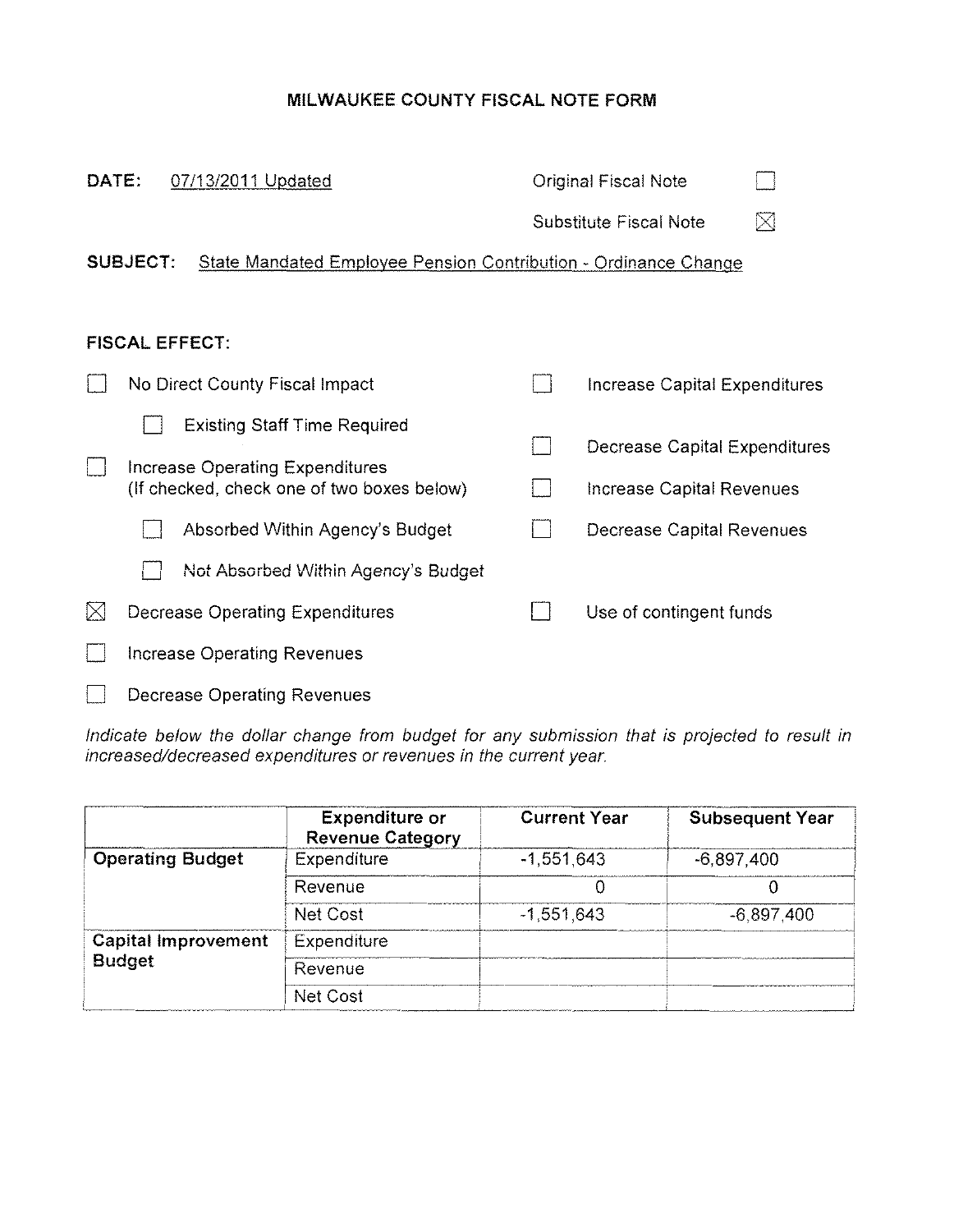# DESCRIPTION OF FISCAL EFFECT

## In the space below, you must provide the following information. Attach additional pages if necessary.

- A. Briefly describe the nature of the action that is being requested or proposed, and the new or changed conditions that would occur if the request or proposal were adopted,
- B, State the direct costs, savings or anticipated revenues associated with the requested or proposed action in the current budget year and how those were calculated.<sup>1</sup> If annualized or subsequent year fiscal impacts are substantially different from current year impacts, then those shall be stated as well. In addition, cite anyone-time costs associated with the action, the source of any new or additional revenues (e.q. State, Federal, user fee or private donation), the use of contingent funds, and/or the use of budgeted appropriations due to surpluses or change in purpose required to fund the requested action.
- C, Discuss the budgetary impacts associated with the proposed action in the current year. A statement that sufficient funds are budgeted should be justified with information regarding the amount of budgeted appropriations in the relevant account and whether that amount is sufficient to offset the cost of the requested action. If relevant, discussion of budgetary impacts in subsequent years also shall be discussed. Subsequent year fiscal impacts shall be noted for the entire period in which the requested or proposed action would be implemented when it is reasonable to do so (i.e. a five-year lease agreement shall specify the costs/savings for each of the five years in question). Otherwise, impacts associated with the existing and subsequent budget years should be cited.
- D. Describe any assumptions or interpretations that were utilized to provide the information on this form.

A. Proposed County ordinance amendments are being made for implementation of the Statemandated employee pension contributions. The State budget repair bill included a statute change that would reguire employees to "pay half of all actuarially required contributions for funding benefits under the retirement system." The Pension Actuary, Buck Consultants, has issued a letter dated July 11, 2011, which provides their report on the State statute change, and the impact on Milwaukee County. The fiscal note is prepared based on letter issued by the actuary.

For 2011, the County adopted a pension contribution of 2% for non-represented employees, increasing to 3% in June, and 4% at the end of December. The pension contribution was matched with a wage increase of 1% in June and another 1% in December. The pension ordinance has already been adjusted for the pension contribution adopted for non-represented employees. The proposed ordiance changes would provide for the requirements that are proposed under the State statutue.

In a question and answer document that was provided to employees on the State Budget Repair Bill, a discussion occurred regarding the pension change. In that document, an initial pension contribution from employees was estimated at 6% for 2011. The City of Milwaukee currently has a 5% rate, and the State of Wisconsin was proposing a rate for members of its employee retirement system of 5.7%. The County contribution of 6% was based on an allocation of normal cost and prior service cost to contributing employees, with no offset for retiree allocation.

<sup>&</sup>lt;sup>1</sup> If it is assumed that there is no fiscal impact associated with the requested action, then an explanatory statement that justifies that conclusion shall be provided. If precise impacts cannot be calculated, then an estimate or range should be provided.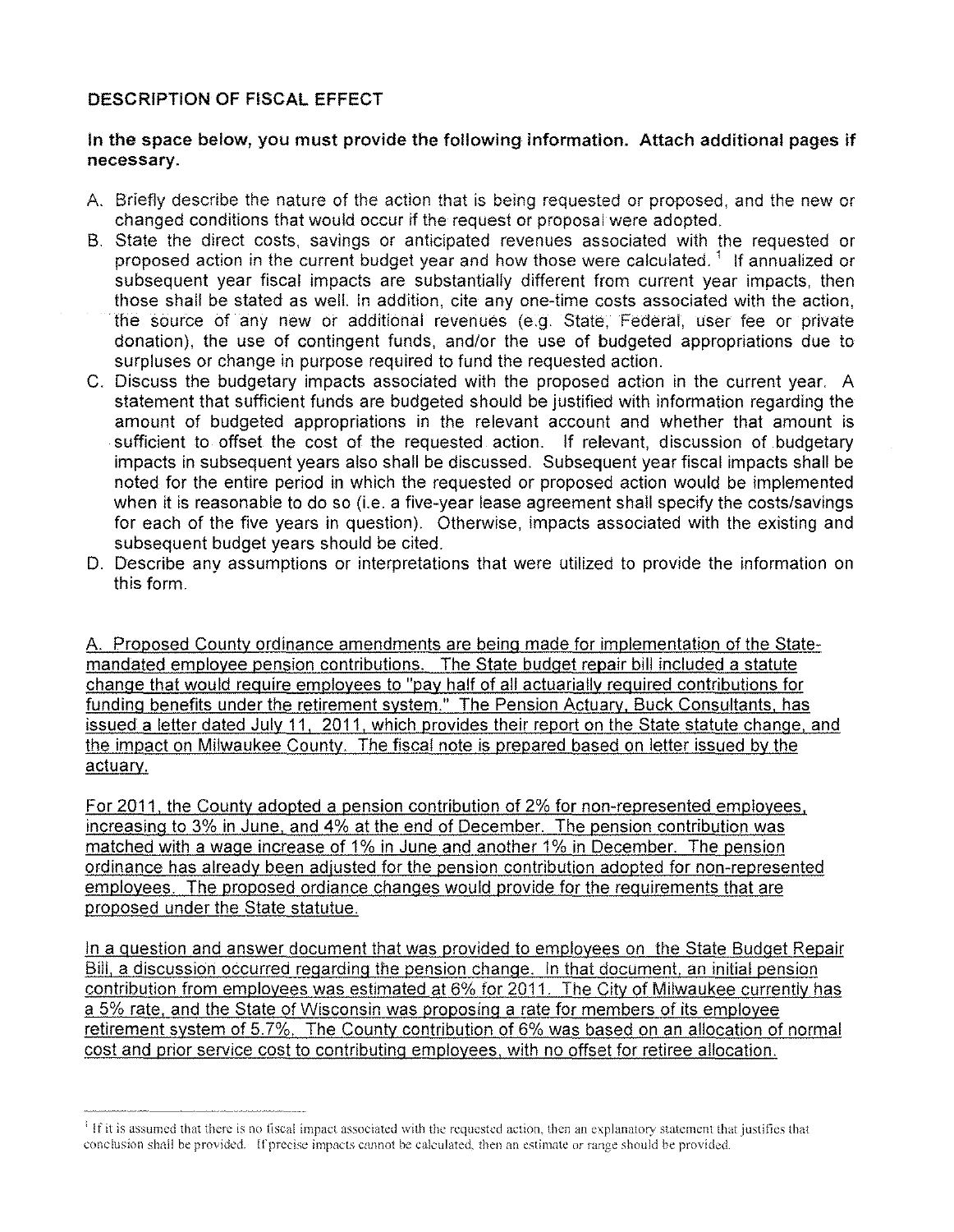The rate being proposed by the Actuary in the July 11, 2011 letter to the Pension Study Commission is 4,7%, This rate is a reduction from the earlier estimate, The employee pension contribution represents a sharing of the annual pension expense of the County's Employee Retirement System (ERS), The ERS pension expense consists of Normal Cost and Prior Service Cost. The The Actuary's interpretation of the State Statute finds that full nomal cost should be allocated to active contributors and non-contributors, The normal cost represents the cost of benefits earned by active employees in the current year. Per the actuary, the prior service cost should be allocated based on the active employees proportional share of the actuarial liability. Active employees represent 31% of the Actuarial Liability,

Attached to this fiscal note are schedules that breakdown the calculation of the employee contribution for active employees (Exhibit A), In addition, there is a breakdown of the budget impact of the State Budget Repair bill, based on different contributfon rates, including the rate from the Actuary (Exhibit B),

Exhibit C - Exhibit F provide an outlook of the pension contribution for the years 2012 - 2017, During these years, the normal cost increases by 3.5% per year. but the prior service cost increases at a greater rate, based upon the items that have occurred in prior years including the loss on investments in 2008, and the runout of the Mercer settlement that was contributed in 2009,

Under the proposed ordinance change, the actuary has based their estimates on waiting for actual pension expenses to be determined prior to determining an employee pension contribution rate. Exhibit G and Exhibit H provide a comparison of two methods of calculating the employee contribution. Exhibit G shows the change in employee contributions (based on actual expense) matched with the change in pension expense. Due to employee contributions lagging pension expense by one year, there is a delay in the catchup of employee contributions with pension expense of that one year. Exhibit H provides a comparison if both the pension expense and employee contributions were calculated on the same basis.

Exhibit I and J provide an estimate of the pension contribution by Union under different rate scenarios for 2012. Exhibit K and L provide an estimate of the pension contribution by Union under different rate scenarios for 2011, For 2011. the contribution rates would only apply to AFSCME DC-48, and non-represented employees.

B. Per Exhibit L, the County would have cost savings in 2011 of **\$1,551,600** over a current budget for employee contributions of \$1,260,000. This estimate is based on an implementation of the State Budget Repair Bill on July 24, 2011. These additional savings would be used to offset fringe benefit costs that are currently not being achieved in org unit 1950, or in org unit 1972.

Per Exhibit J, the County would have net cost savings of \$6,897.400 for the 2012 year. The savings are after consideration of any revenue offsets for departments that receive outside revenue. The full gross contribution received would be \$9,053,000 for 2012. The schedule is broken down by union. It is anticipated that all unions will be participating in the employee contribution, except Deputy Sheriffs and Firefighters. These two unions are identified as the public safety unions, They have been exempted from the employee contribution under the State Statute, The County could negotiate a contribution from the public safety unions, but it is not anticipated that they will contribute in 2012.

C. The savings generated by the change in State Statutue, if made into law, will provide an offset to the costs in the 2011 and 2012 budget, and for years going forward. The cost savings is tied to the pension expense and therefore provides an offset to the pension expense, The pension expense generally fluctates more due to prior service cost then due to normal cost. As stated earlier, the employee contribution is more tied to the normal cost then the prior service cost,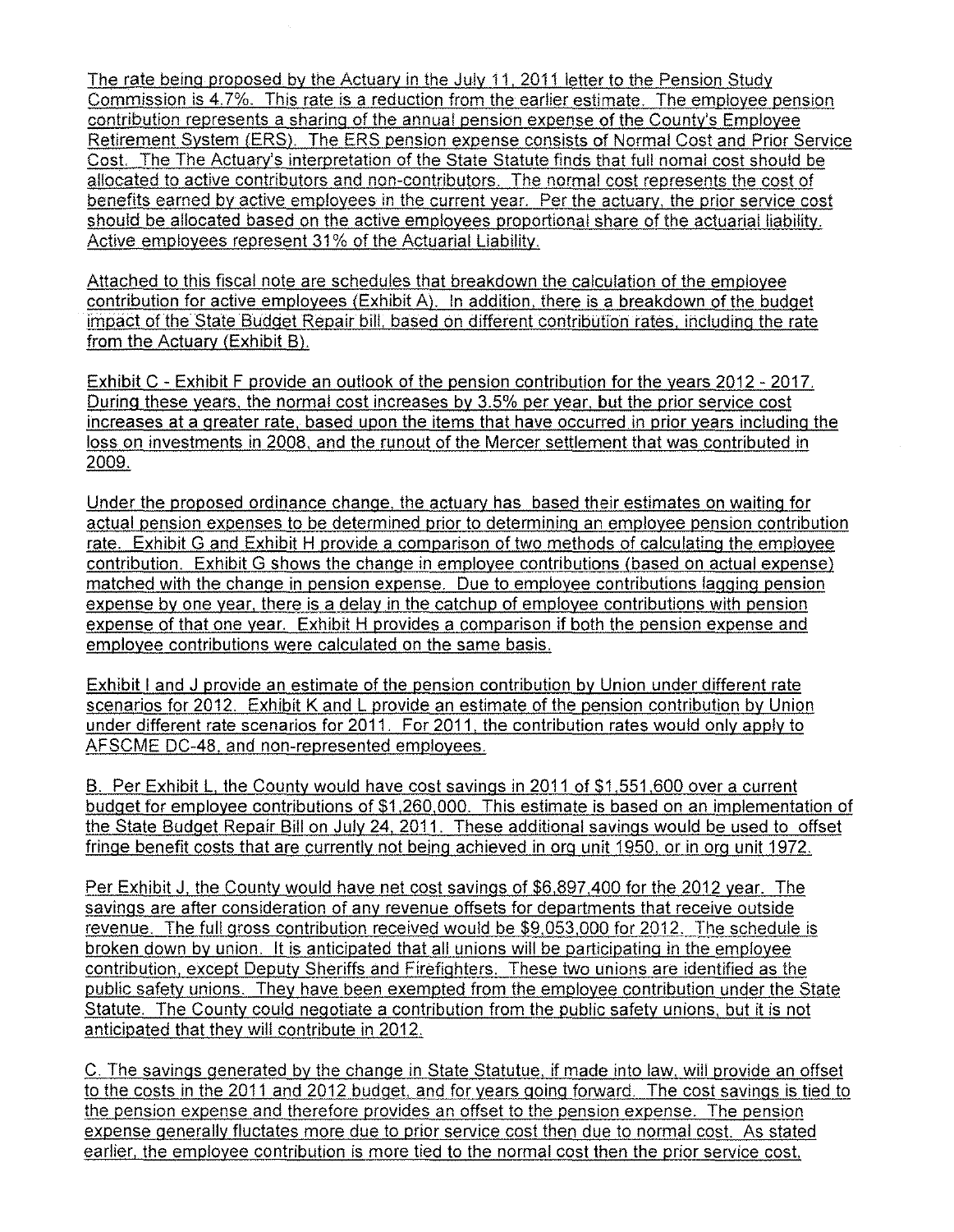therefore. the employee contribution will not fluctuate to the level of the pension expense. For example, in 2015, it is anticipated that pension expense will increase by \$9.2 million. Half of that contribution increase is \$4.5 million, However, the employee contribution would only be increased by \$1,4 million under a budget basis or by \$0 under an actual contribution calculation basis. The increase in pension expense in future years, due to changes in prior service costs, will have to be provided from other means then the employee contribution.

D. Calculations were based upon the July 11, 2011 report from the Actuary to the Pension Study Commission, the Annual Actuarial Report as of January 1, 2011 from Buck Consultants, a spreadsheet of the projection of annual pension cost prepared by the County and the Countv's Actuary, and calculations done by the Department of Administrative Services.

| Department/Prepared By       |     | Department of Administrative Services - Scott B. Manske |  |
|------------------------------|-----|---------------------------------------------------------|--|
| <b>Authorized Signature</b>  |     | Watt Billaun                                            |  |
|                              | Yes | Nο                                                      |  |
| Did DAS-Fiscal Staff Review? |     |                                                         |  |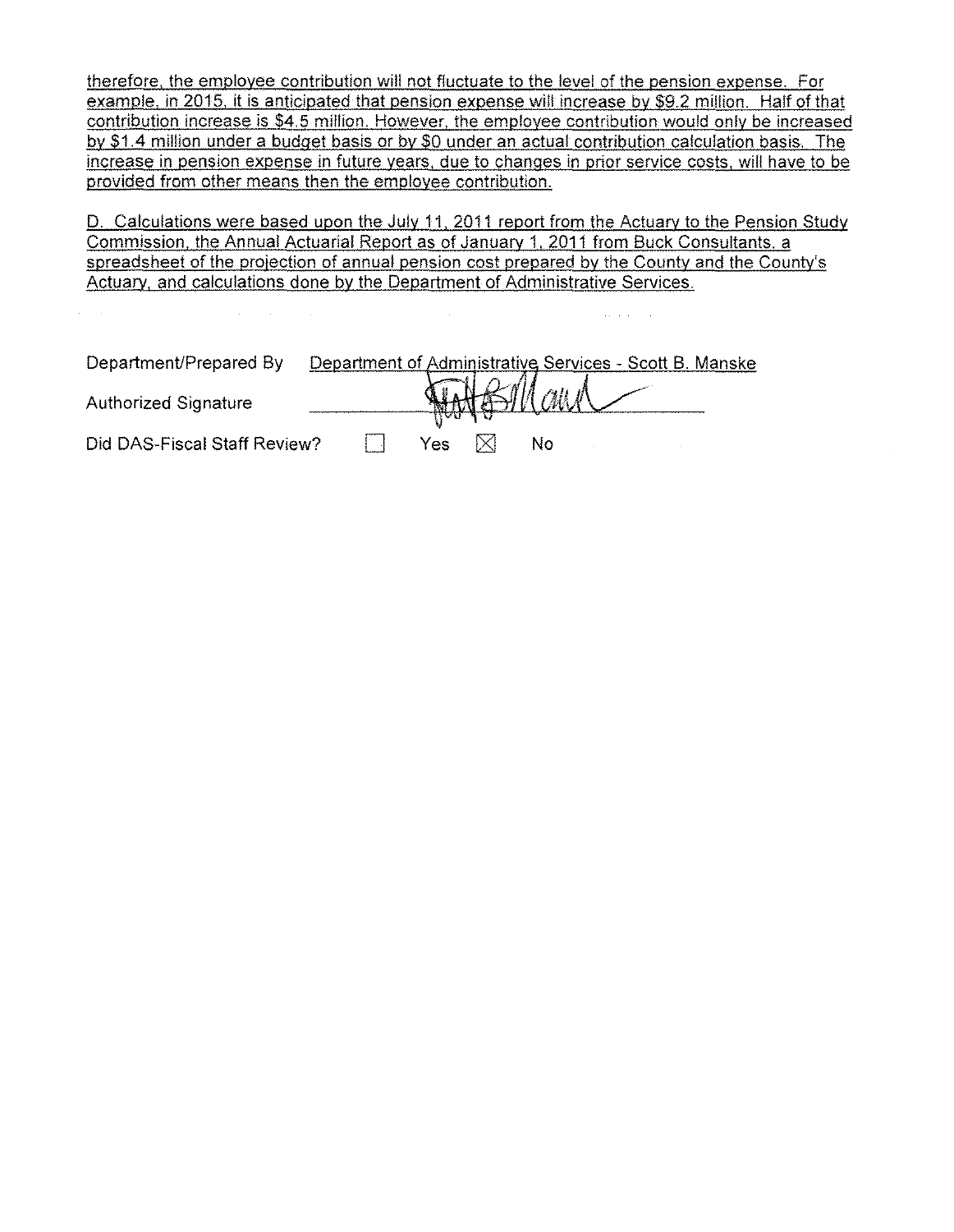Fiscal Note on Proposed Ordinance Changes for State Mandated Employee Pension Contributions.

Analysis of Required Contribution based on State Budget Repair Bill

| <b>EXHIBIT A</b>                    | ERS Members only. OBRA is not in these numbers. |     |               |         |                                   | Proposed      | Pont Salaries   |
|-------------------------------------|-------------------------------------------------|-----|---------------|---------|-----------------------------------|---------------|-----------------|
|                                     |                                                 |     | 2012          |         |                                   | Dollars       | of Contributors |
|                                     | Normal Cost                                     | Ŝ.  | 19,480,100    | 9       | Full Contribution                 | \$26,808,000  | 13.8%           |
| 2                                   | <b>Prior Service Cost</b>                       |     | 7.327,900     | 10      | Reduction for Administrative Cost | (1,063,788)   | $-0.5%$         |
| 3                                   | <b>Total Pension Exp</b>                        | - S | 26,808,000    | 11      | Reduction for Retiree portion of  |               |                 |
|                                     |                                                 |     |               |         | Prior Service Cost                | (3,938,900)   | $-2.0%$         |
| 4                                   | <b>Prior Service Cost</b>                       |     |               | $12 \,$ | Reduction for Non-Contributors    |               |                 |
| 5                                   | Admin Expense                                   | \$. | 1,558.200     |         | "Public Safety"                   | (3,697,312)   | $-1.9%$         |
| 6                                   | Active                                          |     | 1.830.800     |         |                                   | 18,108,000    | 9.4%            |
|                                     | Retirees                                        |     | 3.938.900     | 13      | Half of Actuarial Contribution    | 50%           |                 |
| 8                                   |                                                 | - 3 | 7.327.900     | 14      | <b>Employee Contribution</b>      | 9.054.000     | 4.7%            |
| Actuarial Liability of Contributors |                                                 | \$  | 547.220.130   | 15      | Salaries of Contributors          | \$193.563.275 |                 |
| Act Liability Non-Contributors and  |                                                 |     |               |         |                                   |               |                 |
| <b>Retirees</b>                     |                                                 | -5  | 1.544,706,521 |         |                                   |               |                 |
| <b>Total Actuarial Liability</b>    |                                                 |     | 2.091.926.651 |         |                                   |               |                 |

Schedule is intended to show the allocation of pension costs under the interpretation of the State Statute 59,875 (Budget Repair Bill) of half of all actuarially required contributions for funding benefits under the retirement system. The Actuary finds that normal cost is fully allocable under the State Statutue to active employees. However, administrative costs charged to the pension plan, plus the prior service cost related to retirees is only partially allocable, therefore a portion of these costs are removed from allocation formula. Final adjustment is for the cost of non-contributors which reduces the contribution for employee groups who provide a contribution,

#### Exhibit B

Milwaukee County

|                                                                                                                                                       |           |                          |           | Contribution<br>Rate |          |
|-------------------------------------------------------------------------------------------------------------------------------------------------------|-----------|--------------------------|-----------|----------------------|----------|
| s                                                                                                                                                     |           | £.                       | 8.917.800 | $6.0\%$              |          |
| S                                                                                                                                                     | 1.631.753 | \$                       | 7.254.200 | 4.9%                 |          |
| 3                                                                                                                                                     | 1.551.643 | £                        | 6.897.400 | 4.7%                 | Proposed |
| <b>Employee Contributions</b><br>Half ARC - No Adjustment<br>Adjusted Rate - Before Public Safety Offset<br>Adjusted Rate - with Public Safety Offset |           | 2011 Budget<br>2.006.083 |           | 2012 Budget          |          |

Estimate of Budget impact under different scenarios presented in this fiscal note.

#### EXHIBITC Contribution Rate from Employees - 2012 - 2017

| <u> Dution Rate from Employees - 2012 - 2017</u> | Full<br>Contribution | Alloc Half ARC -<br>No Adj. | Adj For Prior<br>$Svc -$<br>Combined | rioposeu<br><b>Non Public</b><br>Safety - Adj<br><b>Prior Svc</b> |
|--------------------------------------------------|----------------------|-----------------------------|--------------------------------------|-------------------------------------------------------------------|
| 2012                                             | 12.1%                | 6.0%                        | 4.9%                                 | 4.7%                                                              |
| 2013                                             | 13.7%                | 6.9%                        | 5.2%                                 | 4.9%                                                              |
| 2014                                             | 15.0%                | 7.5%                        | 5.4%                                 | 5.1%                                                              |
| 2015                                             | 13.7%                | 6.9%                        | 5.2%                                 | 4.9%                                                              |
| 2016                                             | 16.9%                | 8.4%                        | 5.7%                                 | 5.4%                                                              |
| 2017                                             | 17.4%                | 8.7%                        | 5.8%                                 | 5.5%                                                              |

The Full Contribution represents the total employee contribution based on the pension expense, including normal cost and prior service cost. The Allocation of the Half Arc, is simply half of the Full Contribution rate. The Adj for Prior Service Combined reduces prior service cost allocation for administrative cost and prior service cost allocatable to retirees based on their portion of the actuarial accrued liability. The non-public safety - adj for prior service cost, attempts to split the normal cost between public safety and non-public safety. Public safety has a higher percentage of normal.

proposed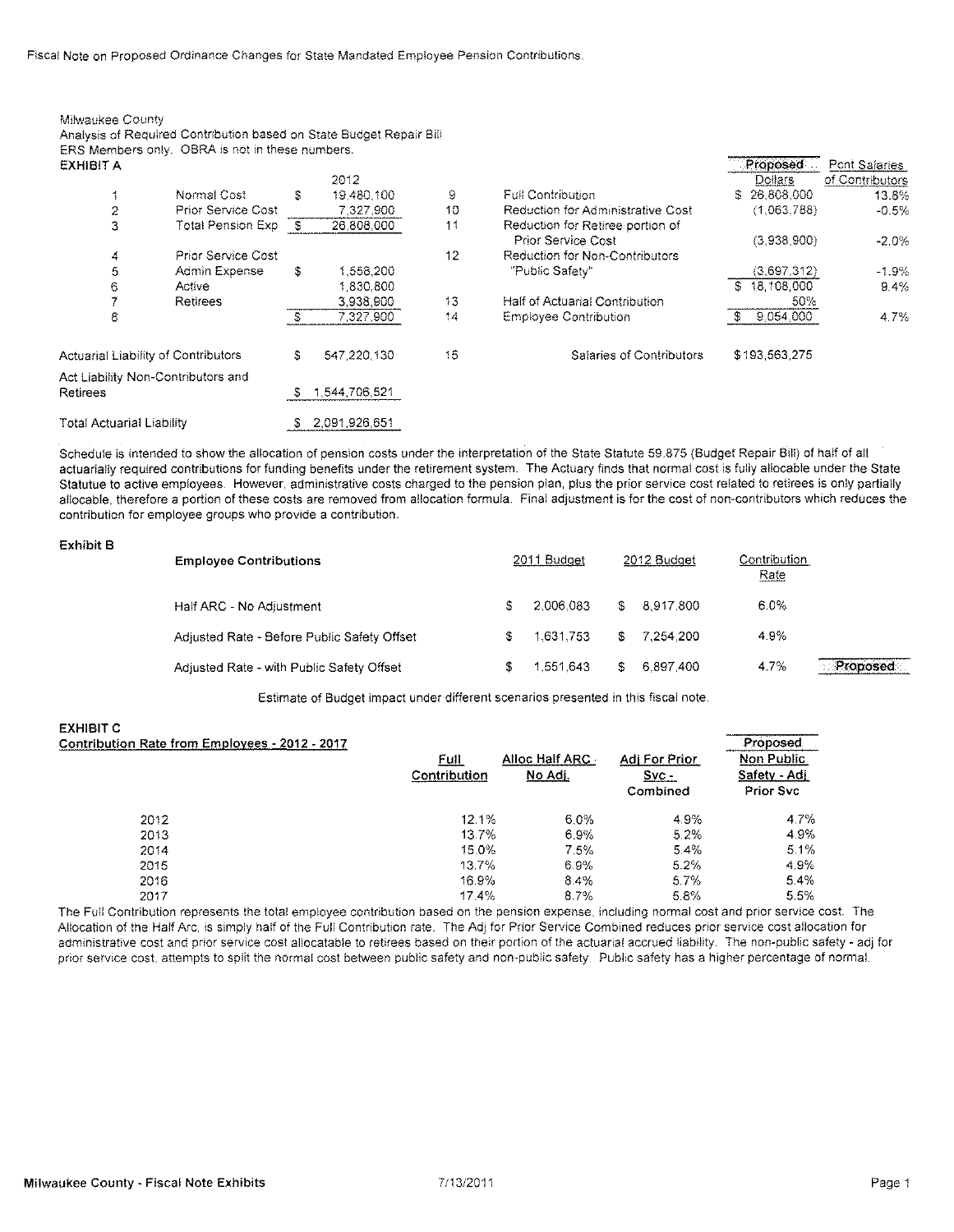| Milwaukee County<br>Analysis of Required Contribution based on State Budget Repair Bill<br>ERS Members only. OBRA is not in these numbers.<br><b>EXHIBIT D</b><br><b>Future Full Pension Expense versus Allocable Pension Expense</b> |             |   |                             |    |                     |    |                    |                          |        |
|---------------------------------------------------------------------------------------------------------------------------------------------------------------------------------------------------------------------------------------|-------------|---|-----------------------------|----|---------------------|----|--------------------|--------------------------|--------|
|                                                                                                                                                                                                                                       |             |   | <b>Full Pension Expense</b> |    |                     |    |                    | Allocated Under Proposal |        |
|                                                                                                                                                                                                                                       | Normal Cost |   | <b>Prior Service Cost</b>   |    | <b>Full Pension</b> |    | <b>Normal Cost</b> | <b>Prior Service</b>     |        |
|                                                                                                                                                                                                                                       |             |   |                             |    | Expense             |    |                    | Cost                     | Ε<br>в |
|                                                                                                                                                                                                                                       |             |   |                             |    |                     |    | 87.3%              |                          |        |
| 2012 S                                                                                                                                                                                                                                | 19.480.000  | S | 7.328.000                   | S. | 26.808.000          |    | \$16.104.200       | 2.003.800                |        |
| 2013S                                                                                                                                                                                                                                 | 20.162.000  | S | 11.327.000                  | S  | 31,490,000          | s. | 16,668.100         | 3.051.900                |        |
| 2014S                                                                                                                                                                                                                                 | 20.868.000  | S | 14.827.000                  | S  | 35,695,000          |    | \$17,251,400       | 3,970,600                |        |
| 2015 \$                                                                                                                                                                                                                               | 21.598.000  | s | 12.144.000                  | S. | 33,742,000          |    | \$17,855,200       | 3,271,800                |        |
| 2016 \$                                                                                                                                                                                                                               | 22.354.000  | S | 20.574.000                  | S  | 42.928,000          | s. | 18.480.300         | 5.479.700                |        |
| 2017 \$                                                                                                                                                                                                                               | 23.137.000  |   | 22.668.000                  | S  | 45.804.000          |    | \$19.127.100       | 6.029.900                |        |

The actuary has determined that Normal Cost has a true relationship to active employees, and the actuary is allocating that cost to the groups based upon their pensionable wages. Contributions, as proposed, consist mostly of normal cost allocation. Prior Service Cost is being allocated based on the percentage of the actuarial accrued liability. As a result, the active employees are only 31% of the actuarial accrued liability, so they have a smaller share of that cost. As prior service cost rises, the employee contribution rises slower.

\*- employee contributions from contributors only. Non-contributors, as a result, do not make a contribution, and therefore are not part of this number.

#### **EXHIBIT E**

#### Comparison of Employee Contributions based on Full and Allocable Pension Expense

|              |         | <b>Pension Expense</b> | <b>Additional Alternative Additional American Alternative Controller and Alternative Computer Computer Computer</b><br>Emplyee Contib | Proposed    | Proposed     |
|--------------|---------|------------------------|---------------------------------------------------------------------------------------------------------------------------------------|-------------|--------------|
|              |         | <b>Full Pension</b>    | Alloc Half ARC -                                                                                                                      | Pension Exp | Non Public   |
|              |         | Expense                | No Expense Adj.*                                                                                                                      | To Be       | Safety - Adj |
| Contribution |         |                        |                                                                                                                                       | Allocated   | Prior Svc*   |
|              | 2012S   | 26.808.000             | 11.706.000                                                                                                                            | 18.108.000  | 9.054.000    |
|              | 2013S   | 31.490.000             | 13.750.000                                                                                                                            | 19.720.000  | 9,860,000    |
|              | 2014S   | 35.695.000             | 15.586.000                                                                                                                            | 21.222.000  | 10.611.000   |
|              | 2015S   | 33.742.000             | 14.733.000                                                                                                                            | 21.127.000  | 10.563.000   |
|              | 2016 \$ | 42,928,000             | 18.744.000                                                                                                                            | 23.960.000  | 11.980.000   |
|              | 2017 \$ | 45.804.000             | 20.000.000                                                                                                                            | 25,157,000  | 12,578.000   |
|              |         |                        |                                                                                                                                       |             |              |

The Full Pension Expense represents the annual pension expense, as estimated by the Acutary, over the next several years. The proposed employee contributions, are based on the proposed pension expense to be allocated. Reductions have been made to the pension expense, based on an allocation of prior service costs, between active and retired participants.

\*- employee contributions from contributors only. Non-contributors, as a result, do not make a contribution, and therefore are not part of this number.

#### **EXHIBIT F**

| Variance of Employee Contributions based on Full and Allocable Pension Expense | Proposed         |              |                                     |  |
|--------------------------------------------------------------------------------|------------------|--------------|-------------------------------------|--|
|                                                                                | Alloc Half ARC - | Non Public   | Variance from<br><b>Est Emplyee</b> |  |
|                                                                                | No Expense Adj.* | Safety - Adj |                                     |  |
|                                                                                |                  | Prior Svc*   | Contrib                             |  |
| <b>Employee Contribution Variance</b>                                          |                  |              |                                     |  |
| 2012                                                                           | 11,706,000       | 9,054.000    | (2,652,000)                         |  |
| 2013                                                                           | 13.750.000       | 9.860.000    | (3.890.000)                         |  |
| 2014                                                                           | 15,586,000       | 10.611.000   | (4.975.000)                         |  |
| 2015                                                                           | 14.733.000       | 10.563,000   | (4, 170, 000)                       |  |
| 2016                                                                           | 18.744.000       | 11,980,000   | (6,764,000)                         |  |
| 2017                                                                           | 20,000,000       | 12.578.000   | (7,422,000)                         |  |

The variance between the Half Arc contribution and the other options, shows a growing gap, as the prior service cost increases in the future years.

Proposed

Pens Exp To **Be Allocated** 

18,108,000

19,720,000

21.222,000

21.127.000

23,960,000

25,157,000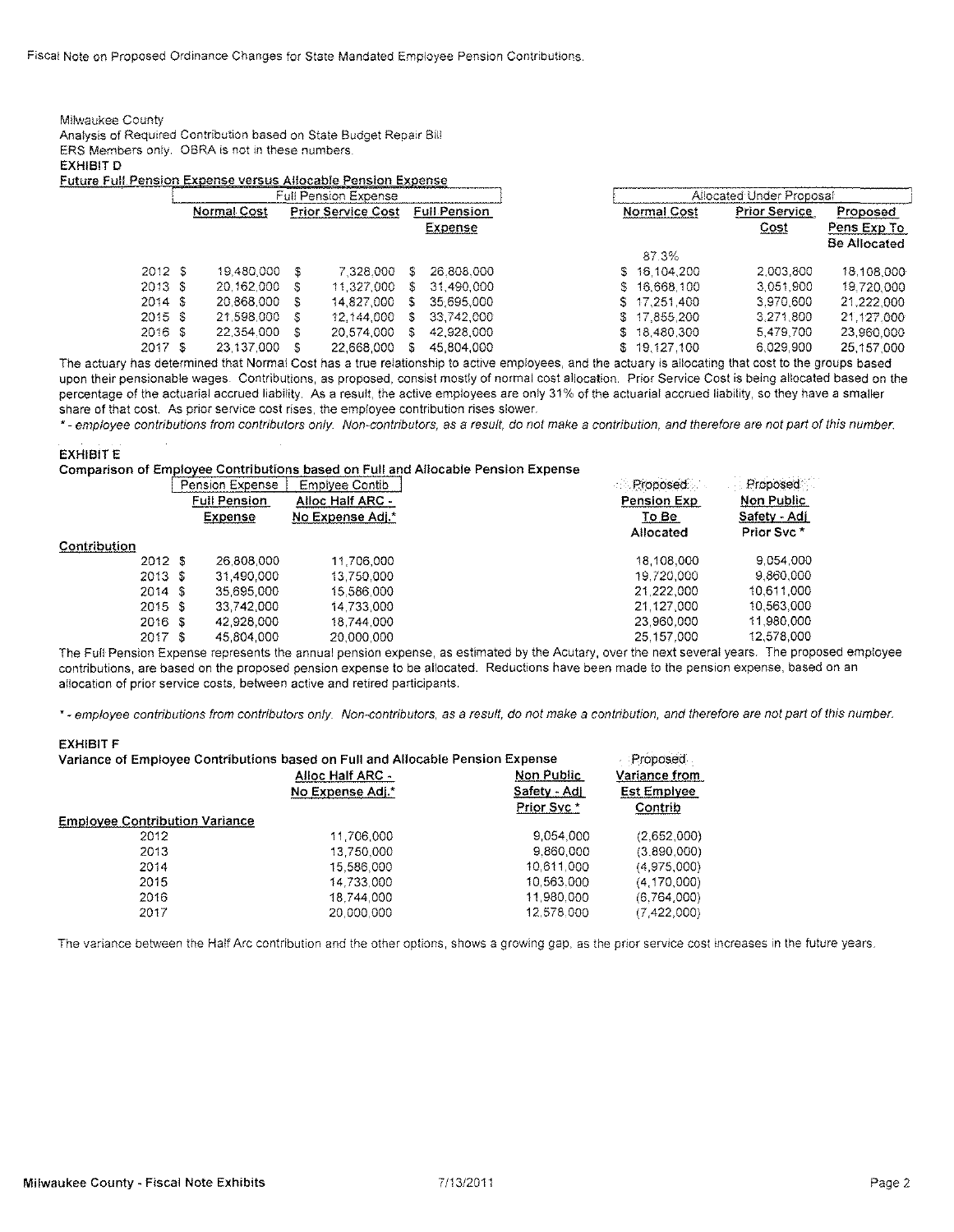Fiscal Note on Proposed Ordinance Changes for State Mandated Employee Pension Contributions

Milwaukee County Analysis of Required Contribution based on State Budget Repair Bill ERS Members only, OBRA is not in these numbers EXHIBIT G Contribution based on Actual Expense

|         | tion based on Actual Expense |   |                |                  | <b>Proposed</b> |               |
|---------|------------------------------|---|----------------|------------------|-----------------|---------------|
|         |                              |   |                | Alloc Half ARC - | Non Public      |               |
|         |                              |   |                | No Adj.          | Safety - Adj    |               |
|         |                              |   |                |                  | Prior Svc       |               |
|         | <b>Budgeted</b>              |   | Change in Exp. | Change Contrib   | Change Contrib  | Actual        |
| 2012S   | 31.490.000                   |   |                |                  |                 | \$26,808,000  |
| 2013 \$ | 35.695.000                   | S | 4.205.000      | 2.044.000        | 806.000         | \$ 31,490,000 |
| 2014S   | 33.742.000                   | £ | (1.953.000)    | 1.836.000        | 751.000         | \$ 35,695,000 |
| 2015 \$ | 42.928.000                   | S | 9.186.000      | (853,000)        | (48,000)        | \$ 33,742,000 |
| 2016 \$ | 45,804,000                   | S | 2.876.000      | 4.011.000        | 1.417.000       | \$42,928,000  |
| 2017 \$ | 47,392,000                   |   | 1.588.000      | 1.256.000        | 598,000         | \$45,804,000  |
|         |                              |   |                |                  |                 |               |

Under the current proposal contributions from employees would be based on actual costs and would therefore lag the budgeted pension expense. As can be seen on the table above, in 2015 there is a \$9.1 million increase in pension expense, but a \$48,000 decrease in pension contribution, based on actual expense from the prior year. Actual cost is a better method of determining pension contribution, since it is based on actual experience, Normal cost and plan prior service activity are trued up.

#### EXHIBIT H

Alloe Half ARC· No Adj. Proposed Non Public Safety - Adj Prior Svc Budgeted Change in Exp Change Contrib Change Contrib Actual 2012 \$ 31.490,000 2,044,000 806,000 \$ 26,808~000 2013 \$ 35,695,000 \$ 4,205,000 1,836,000 751,000 \$ 31.490,000 2014 \$ 33,742,000 \$ (1,953,000) (853,000) (48,000) \$ 35,695,000 <sup>2015</sup> \$ 42,928,000 \$ 9,186,000 4,011,000 1,417,000 s 33,742,000 2016 \$45,804,000 \$2,876,000 1,256,000 \$98,000 \$42,928,000 \$42,928,000 \$1,256,000 \$598,000 \$598,000 \$ 2017 \$ 47,392,000 \$ 1,588,000 1,256,000 \$ 598,000 \$ 45,804,000 Contribution based on Budgeted Expense

Under a modified proposal contributions from employees would be based on budgeted costs and would therefore match the actual expense. As can be seen on the table above, in 2015 there is a \$9.1 million increase in pension expense, but a \$1,417,000 increase in pension contribution, based on actual expense from the prior year.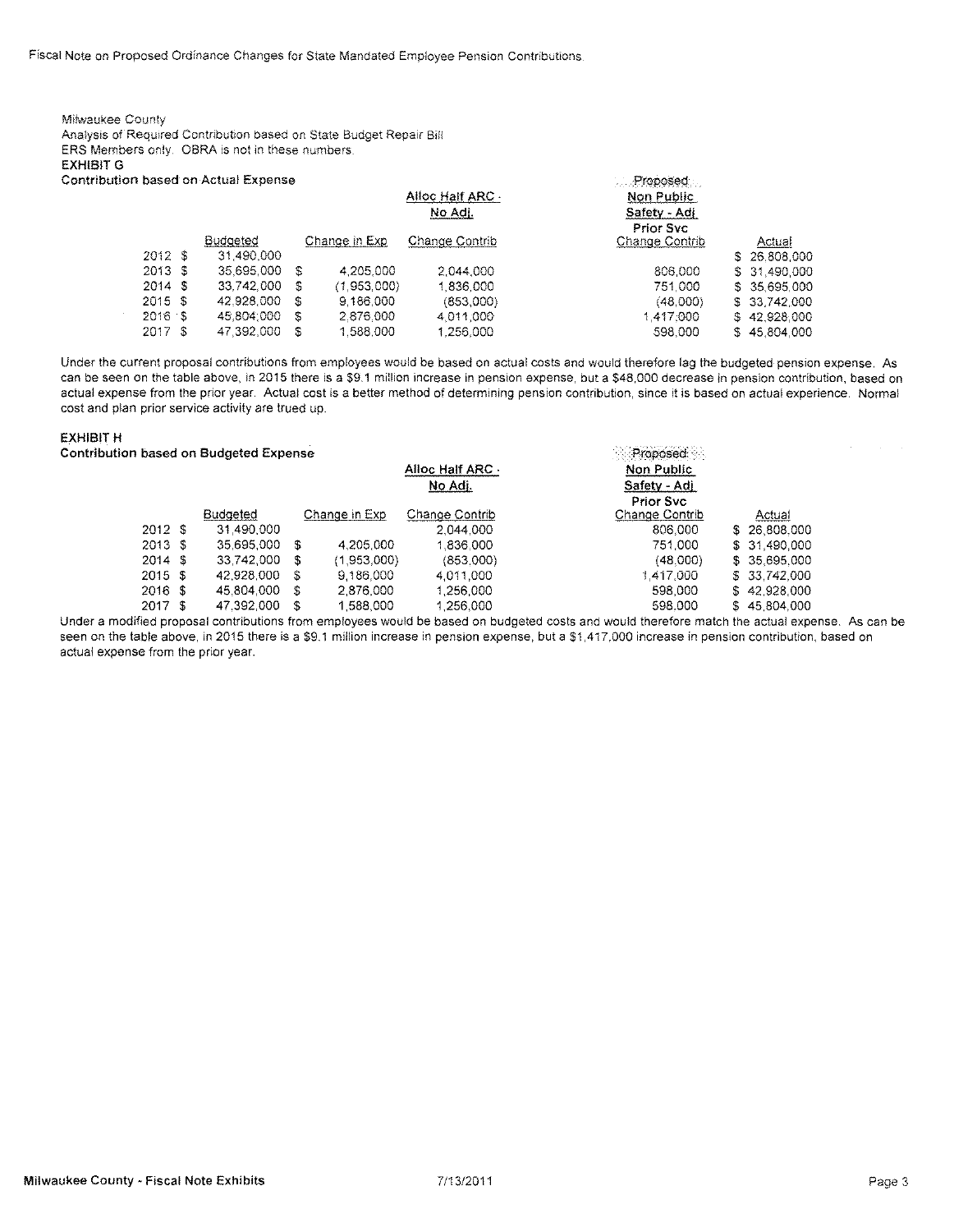### Milwaukee County

Analysis of Required Contribution based on State Budget Repair Bill ERS Members only. OBRA is not in these numbers.

### EXHIBIT I

Contrib By Union 2012 - If Annualized Full Contribution

| .                        |                  | and a series of the series of the series of the series of the series of the series of the series of the series |            |
|--------------------------|------------------|----------------------------------------------------------------------------------------------------------------|------------|
|                          | Alloc Half ARC - | Non Public                                                                                                     | Pub Safety |
|                          | No Adj.          | Safety - Adj                                                                                                   | Only - Adj |
|                          |                  | Prior Svc                                                                                                      | Prior Svc  |
|                          | 6.0%             | 4.7%                                                                                                           | 6.6%       |
| Attorneys                | 297.700          | 230.200                                                                                                        |            |
| <b>Bidg Trades</b>       | 330.500          | 255.600                                                                                                        |            |
| Dist Council 48          | 6.786.600        | 5,249,200                                                                                                      |            |
| Dist Counc Seas          | 38,800           | 30,000                                                                                                         |            |
| Firefighter              |                  |                                                                                                                | 67.400     |
| Machinists               | 18,000           | 13,900                                                                                                         |            |
| Non Represented          | 3.025,400        | 2.340.100                                                                                                      |            |
| <b>Nurses</b>            | 1.014.700        | 784,800                                                                                                        |            |
| <b>State Prosecutors</b> | 52,900           | 40.900                                                                                                         |            |
| <b>Sheriff Deputies</b>  |                  |                                                                                                                | 1.781.300  |
| Teamco                   | 141,400          | 109,200                                                                                                        |            |
|                          | 11.706.000       | 9.053.900                                                                                                      | 1,848,700  |

**Proposed** 

This schedule shows the breakdown in employee contributions by Union, under the different scenarios. The effective date is different for different unions depending on their contract expiration date.

#### EXHIBIT J 2012 Contribution Netted for Revenue Offset

| 2012 Contribution Netted for Revenue Offset |                  | Proposed          |                   |
|---------------------------------------------|------------------|-------------------|-------------------|
|                                             | Alloc Hall ARC - | <b>Non Public</b> | <b>Pub Safety</b> |
|                                             | No Adj.          | Safety - Adj      | Only - Adj        |
|                                             |                  | <b>Prior Svc</b>  | <b>Prior Svc</b>  |
| Attorneys                                   | 222.800          | 172.300           |                   |
| <b>Bidg Trades</b>                          | 252,900          | 195,600           |                   |
| Dist Council 48                             | 4,719,400        | 3,650,300         |                   |
| Dist Counc Seas                             | 38,800           | 30,000            |                   |
| Firefighter                                 |                  |                   |                   |
| Machinists                                  | 17,800           | 13,800            |                   |
| Non Represented                             | 2.541.100        | 1,965,500         |                   |
| <b>Nurses</b>                               | 950.800          | 735,400           |                   |
| <b>State Prosecutors</b>                    | 37,000           | 28,600            |                   |
| <b>Sheriff Deputies</b>                     |                  |                   | 1,781,300         |
| Teamco                                      | 137,200          | 105,900           |                   |
|                                             | 8,917,800        | 6,897,400         | 1,781,300         |

This schedule shows the breakdown in employee contributions by Union, under the different scenarios. The effective date is different for different unions depending on their contract expiration date. This shows the impact after revenue offset.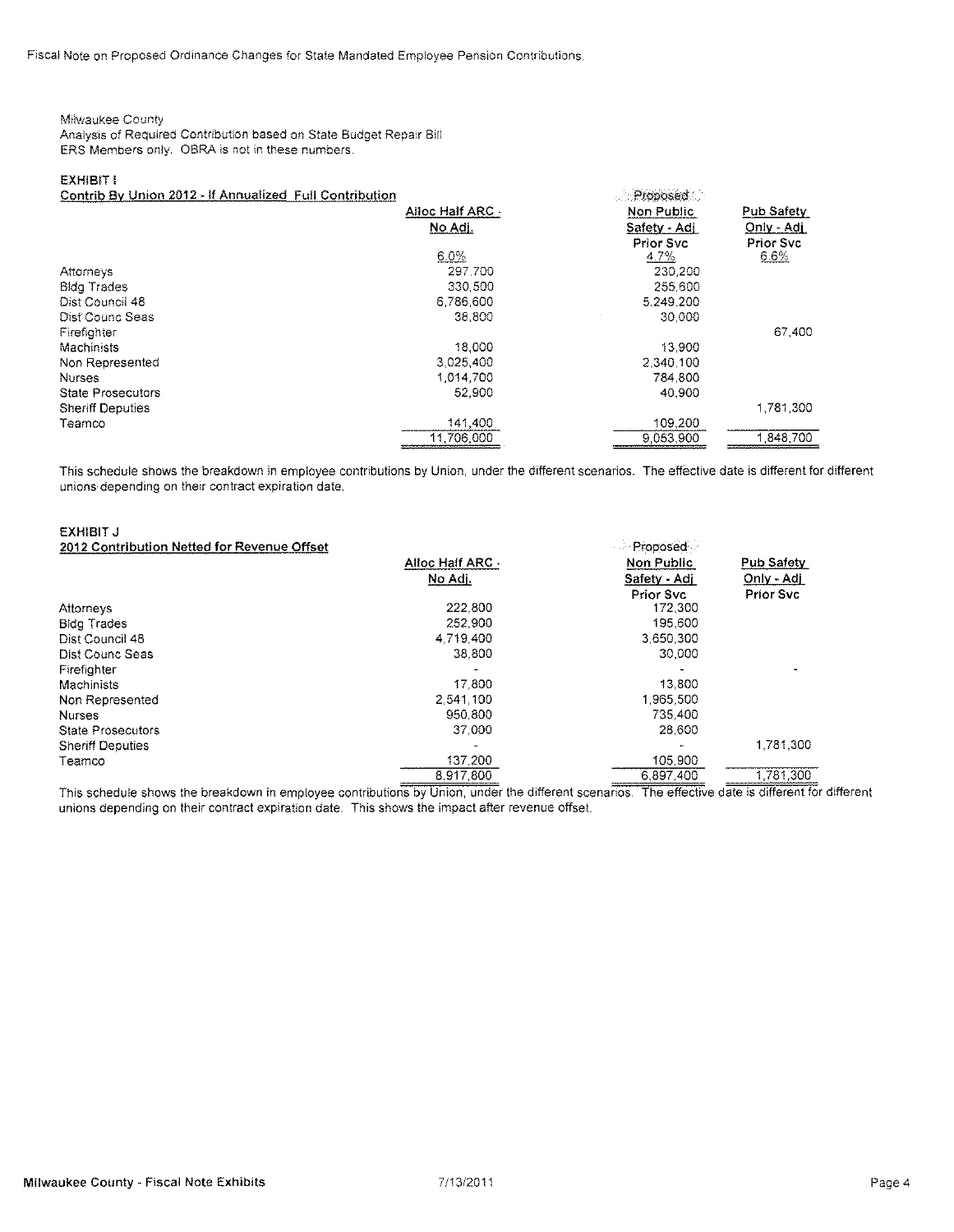Fiscal Note on Proposed Ordinance Changes for State Mandated Employee Pension Contributions

## Milwaukee County

Analysis of Required Contribution based on State Budget Repair Bill ERS Members only. OBRA is not in these numbers.

### **EXHIBIT K**

## Contrib By Union 2011 - If Annualized Full Contribution

| Assume a four month contribution                                               |                                             |                                    | Proposed                                            |
|--------------------------------------------------------------------------------|---------------------------------------------|------------------------------------|-----------------------------------------------------|
|                                                                                |                                             | Alloc Half ARC -<br>No Adj.        | <b>Non Public</b><br>Safety - Adj<br>Prior Svc      |
|                                                                                |                                             | 6.05%                              | 4.68%                                               |
| Attorneys<br><b>Bidg Trades</b>                                                |                                             |                                    |                                                     |
| Dist Council 48<br>Dist Counc Seas                                             |                                             | 2.262,200<br>12,933                | 1,749,733<br>10.000                                 |
| Firefighter<br>Non Represented                                                 | Budgeted                                    | 1,500,000                          | 1,500,000                                           |
| Non Represented                                                                | Additional Contribution                     | 500,066                            | 386,793                                             |
| <b>Nurses</b><br><b>State Prosecutors</b><br><b>Sheriff Deputies</b>           |                                             |                                    |                                                     |
| Teamco                                                                         |                                             |                                    |                                                     |
|                                                                                |                                             | 4,275,200                          | 3,646,527                                           |
|                                                                                | Budgeted                                    | 1,500,000                          | 1,500,000                                           |
|                                                                                | <b>Addl Contributions</b>                   | 2,775,200                          | 2,146,527                                           |
| <b>EXHIBIT L</b>                                                               | 2011 Contribution Netted for Revenue Offset | Alloc Half ARC .<br>No Adj.        | Proposed<br>Non Public<br>Safety - Adj<br>Prior Svc |
| Attorneys                                                                      |                                             |                                    |                                                     |
| <b>Bldg Trades</b><br>Dist Council 48<br>Dist Counc Seas<br>Firefighter        |                                             | \$<br>1,573,133<br>12,933          | 1,216,767<br>\$<br>10,000                           |
| Non Represented                                                                | <b>Budgeted</b>                             | 1,260,000                          | 1,260,000                                           |
| Non Represented                                                                | <b>Additional Contribution</b>              | 420.017                            | 324,876                                             |
| <b>Nurses</b><br><b>State Prosecutors</b><br><b>Sheriff Deputies</b><br>Teamco |                                             |                                    |                                                     |
|                                                                                |                                             | \$<br>3,266,083                    | 2,811,643<br>£                                      |
|                                                                                | <b>Budgeted</b><br><b>Addl Savings</b>      | \$<br>1,260,000<br>\$<br>2,006,083 | 1,260,000<br>\$<br>Ŝ<br>1,551,643                   |